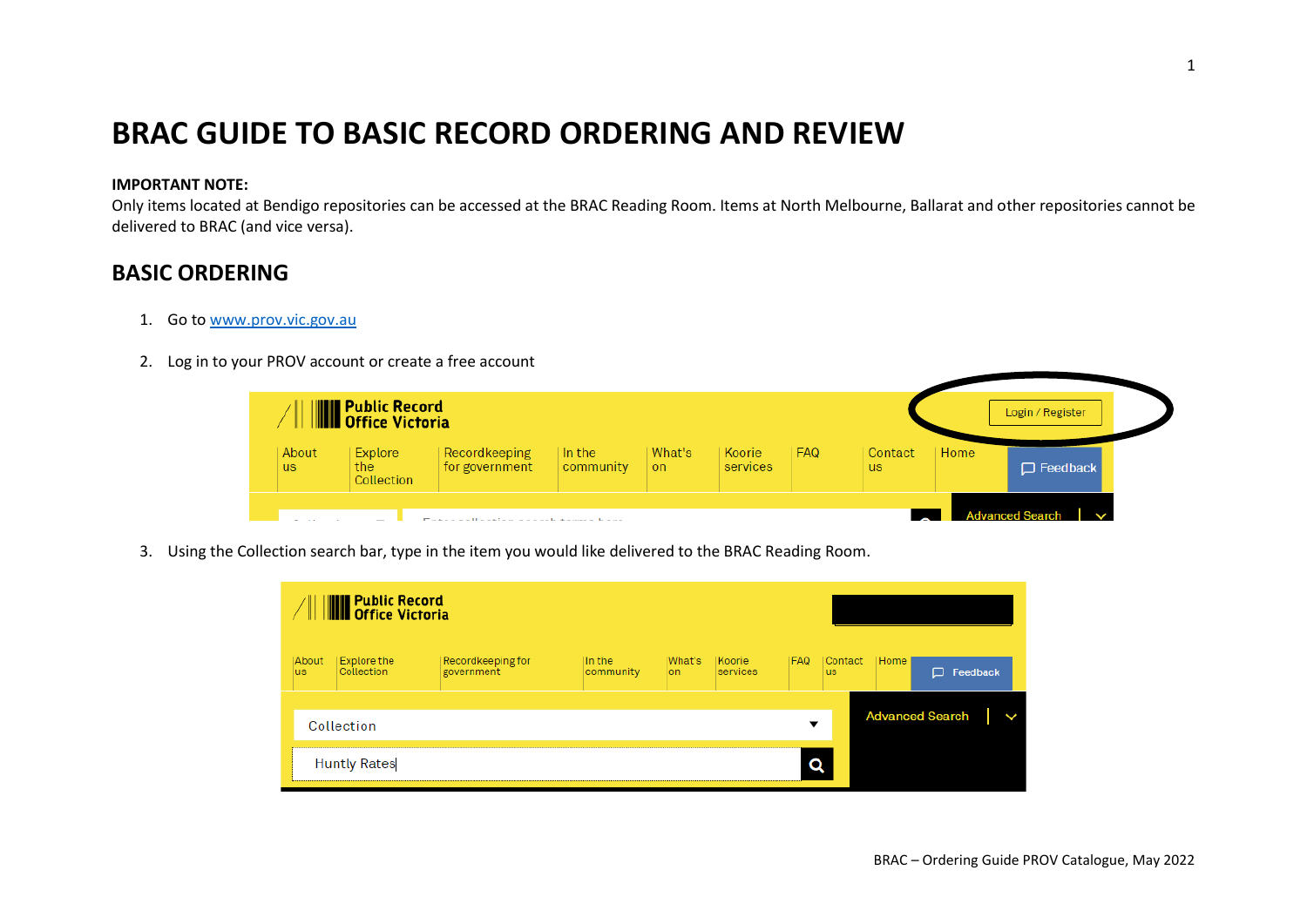4. On the results page, find the record you would like to order

| 1944-1946                                                                                                             |
|-----------------------------------------------------------------------------------------------------------------------|
| rart of record series: Rate Books (16333)<br>Most recent creating agency: Huntly (Shire 1866-1994)                    |
| <b>&amp;</b> Record<br><b>&amp; Open, Physical</b><br><b>Q</b> Bendigo<br>Select record $+$                           |
| 1942-1943                                                                                                             |
| Part of record series: Rate Books (16333)<br>Most recent creating agency: Huntly (Shire 1866-1994)                    |
| ◇ VPRS 16333/P0001, 1942-1943   ■ 1942 to 1943<br>Record<br>◎ Open, Physical<br><b>Q</b> Bendigo<br>Select record $+$ |
| 1945-1947                                                                                                             |
| Part of record series: Rate Books (16333)                                                                             |
| Most recent creating agency: Huntly (Shire 1866-1994)                                                                 |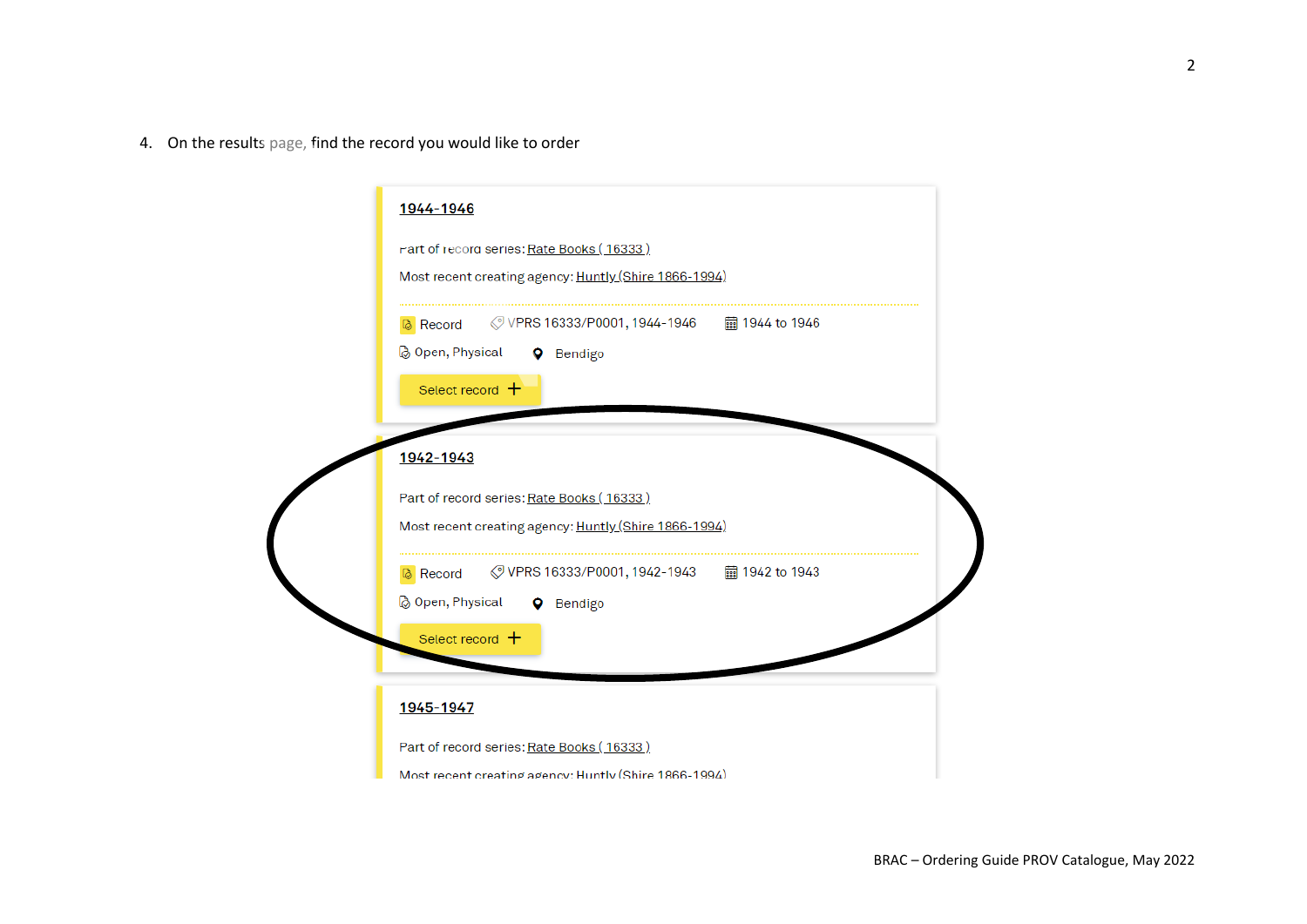5. Click 'Select Record'.

| 1942-1943                                                                                                      |                   |
|----------------------------------------------------------------------------------------------------------------|-------------------|
| Part of record series: Rate Books (16333)<br>Most recent creating agency: Huntly (Shire 1866-1994)             |                   |
| <b><i>◯</i> VPRS 16333/P0001, 1942-1943</b><br>Record<br><b>Open, Physical</b><br>Bendigo<br>Select record $+$ | liii 1942 to 1943 |
|                                                                                                                |                   |

6. If you have successfully selected the record, this button will change to 'Deselect record'.

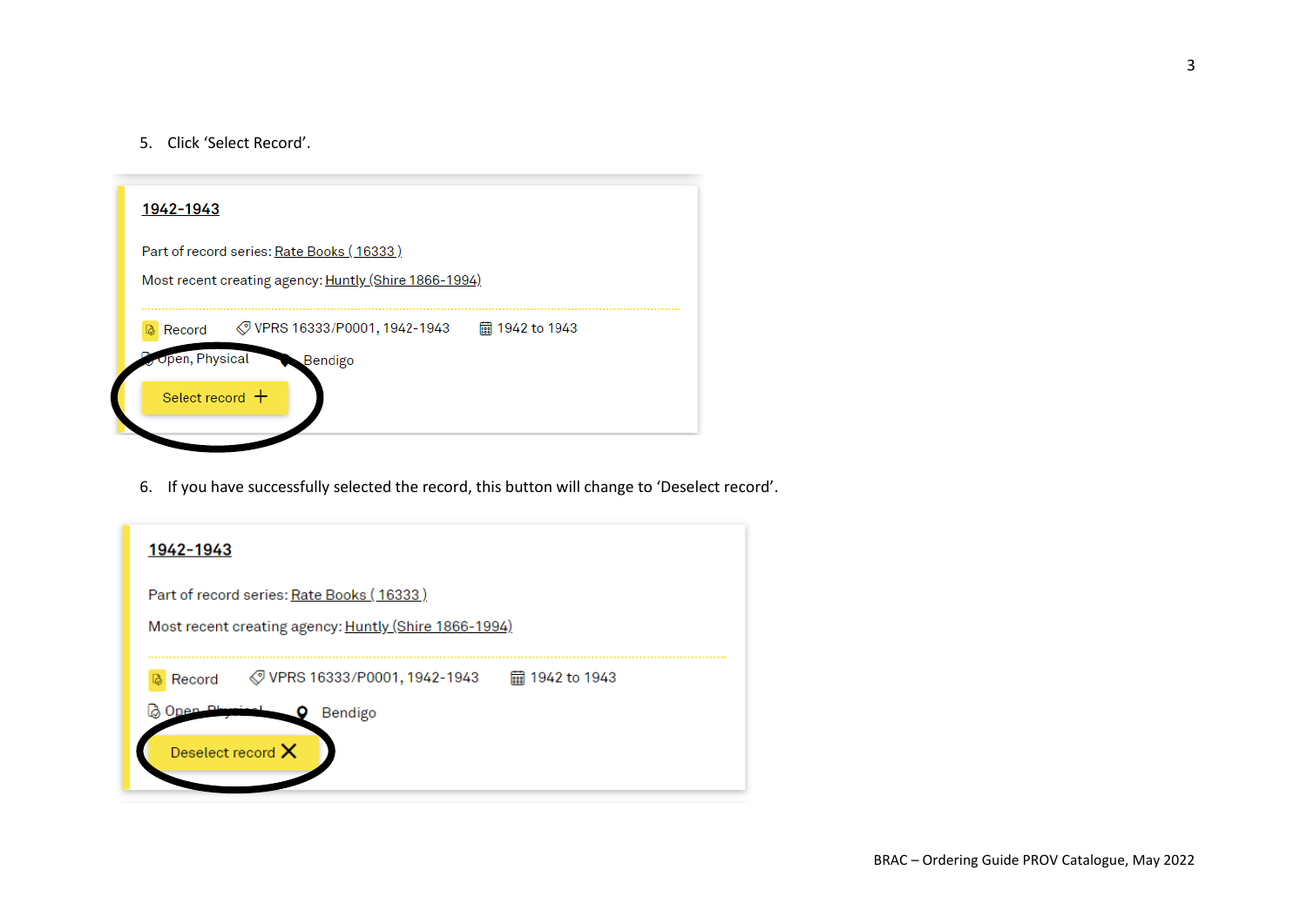7. Continue to click 'Select record' for as many records you want to order on this page. After you have chosen your records, scroll to the bottom of the page and click 'Continue to selections'.

÷

| <b>&amp;</b> Record | ◯ VPRS 4944/P0000, Minutes – 的 1973 to 1973 – 及 Open, Physical                            |                                    |                               |
|---------------------|-------------------------------------------------------------------------------------------|------------------------------------|-------------------------------|
| Select record $+$   |                                                                                           |                                    |                               |
| <b>Minutes</b>      |                                                                                           |                                    |                               |
|                     | Part of record series: Council Minutes (4944)                                             |                                    |                               |
|                     | Most recent creating agency: Essendon (Borough 1882-1890; Town 1890-1909; City 1909-1994) |                                    |                               |
| <b>&amp;</b> Record | ◯ VPRS 4944/P0000, Minutes ■ 1974 to 1974 ■ 20 Open, Physical                             |                                    |                               |
|                     |                                                                                           |                                    |                               |
| Select record $+$   |                                                                                           |                                    |                               |
| Sort by             | ▼                                                                                         | $10 \times$ entries<br><b>Show</b> | Page 1 of 41                  |
|                     |                                                                                           |                                    | <b>Continue to selections</b> |
|                     |                                                                                           |                                    |                               |

**DO NOT** go to the next page of results without completing this step as your selections on this page will not save.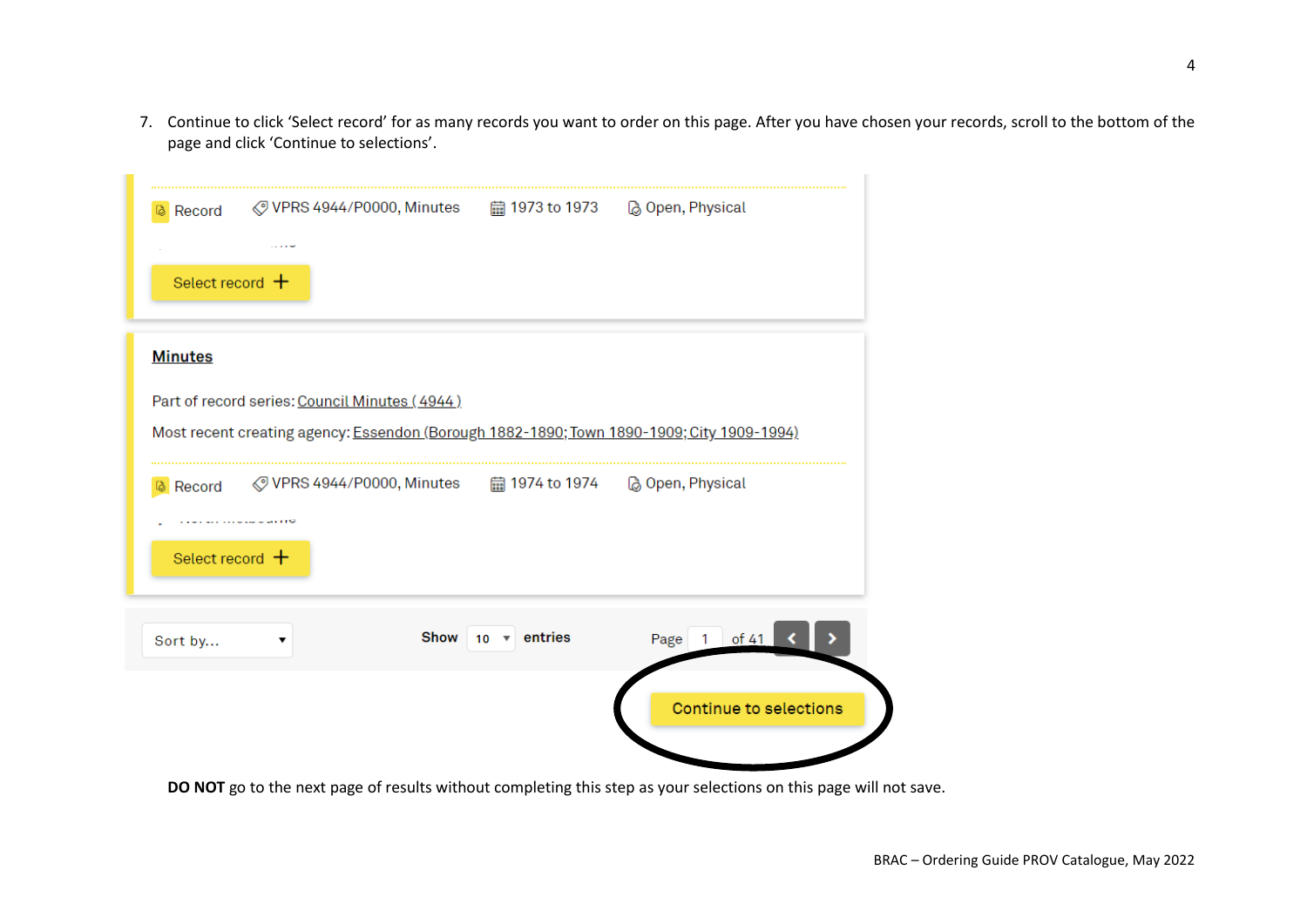8. A confirmation window will appear (pictured below) – 'Record added to selection'.

If you want to select records on subsequent results pages, click 'Stay on this page' and then click the grey arrow to see the next page of records. If you have completed your selections, click 'Continue to selections' again.

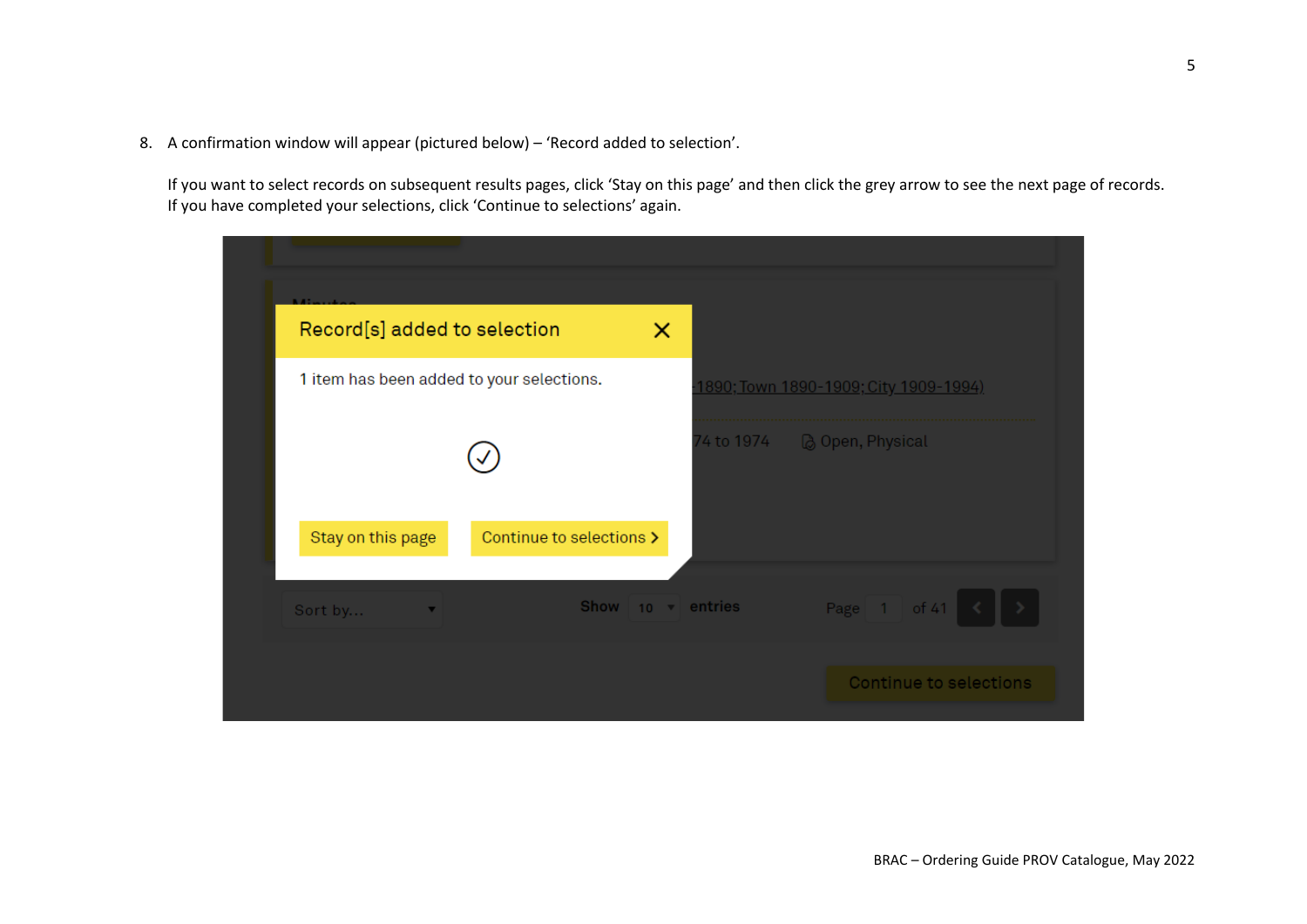9. You will be taken to the first step of the My Selections page. On the right hand side of EACH RECORD, select 'View at Bendigo'.

| About us     | <b>Public Record<br/>Office Victoria</b><br><b>Explore the</b><br>Collection    | Recordkeeping for<br>government                                                                                                                                                                               | In the community             | What's on            | Koorie services | <b>FAQ</b> | Contact us                                                    | Home    |
|--------------|---------------------------------------------------------------------------------|---------------------------------------------------------------------------------------------------------------------------------------------------------------------------------------------------------------|------------------------------|----------------------|-----------------|------------|---------------------------------------------------------------|---------|
| My Dashboard | Order -<br>Home > Search Results > My Selections > Cart<br><b>My Selections</b> | <b>Order history</b>                                                                                                                                                                                          | <b>Downloads</b>             | <b>Notifications</b> | My selections   |            | <b>Direct orders</b>                                          | My acco |
|              | 1942-1943<br>Open record<br>Greater Bendigo (City 1994-ct)                      | Please select an order option for the items you wish to add to your cart. Click "Confirm Order" to continue.<br>This record is part of a series: Rate Books (VPRS 16333/P0001)<br>VPRS 16333/P0001, 1942-1943 | <b>nd</b> No date<br>Bendigo | 血                    |                 |            | View at Bendigo<br>Order a digital copy<br>Order a paper copy | ×       |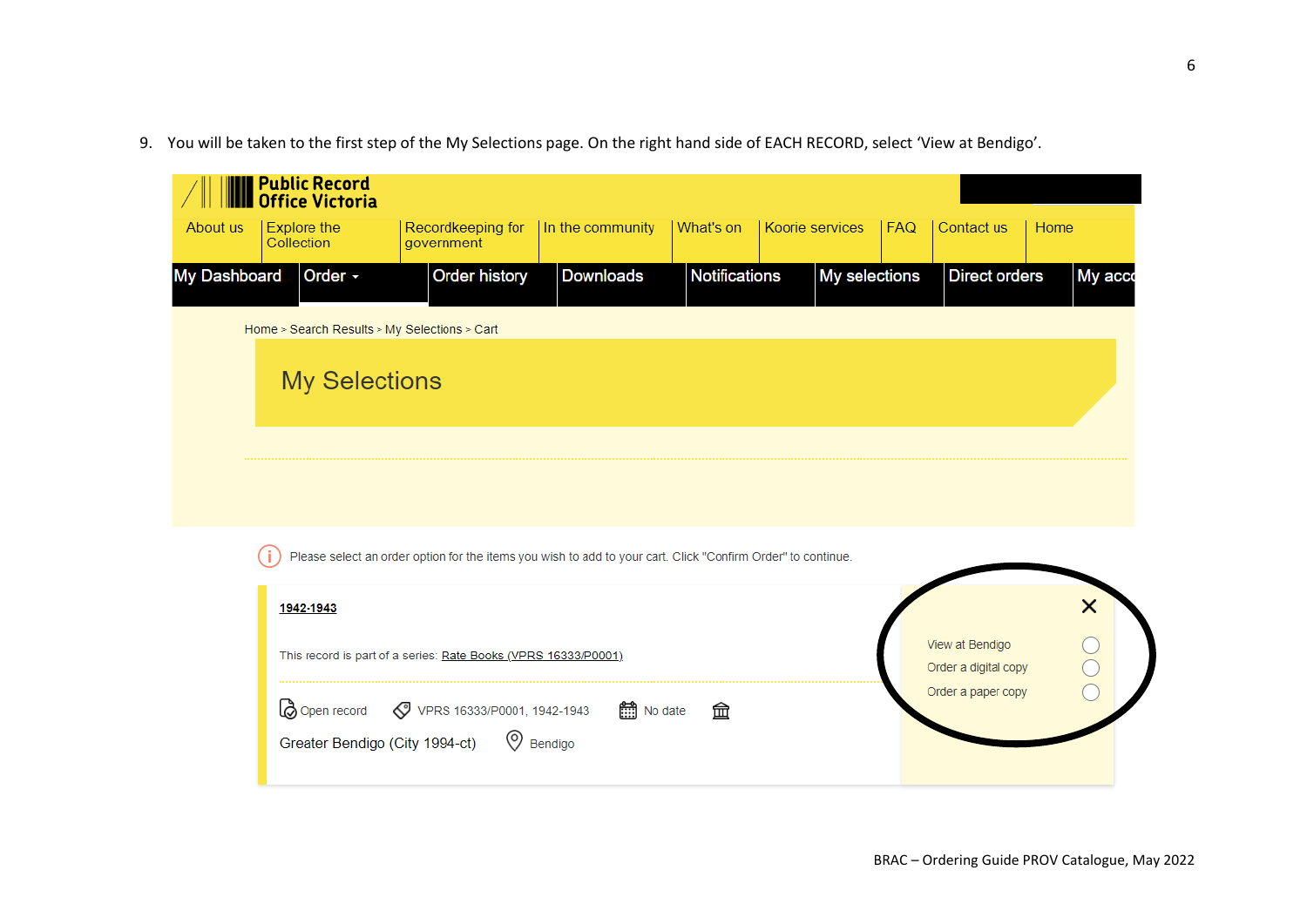10. Once you have completed this step for each record, scroll to the bottom of the page and click 'Confirm order'.

| <b>My Selections</b>                                                                                                                                                                         |                                                                    |
|----------------------------------------------------------------------------------------------------------------------------------------------------------------------------------------------|--------------------------------------------------------------------|
|                                                                                                                                                                                              |                                                                    |
| Please select an order option for the items you wish to add to your cart. Click "Confirm Order" to continue.                                                                                 |                                                                    |
| 1942-1943<br>This record is part of a series: Rate Books (VPRS 16333/P0001)<br>Lo Open record  vPRS 16333/P0001, 1942-1943<br>□ No date<br>一血<br>Greater Bendigo (City 1994-ct)<br>© Bendigo | ×<br>View at Bendigo<br>Order a digital copy<br>Order a paper copy |
| <b>Back to Search Results</b><br><b>Remove All Selections</b>                                                                                                                                | Confirm Order                                                      |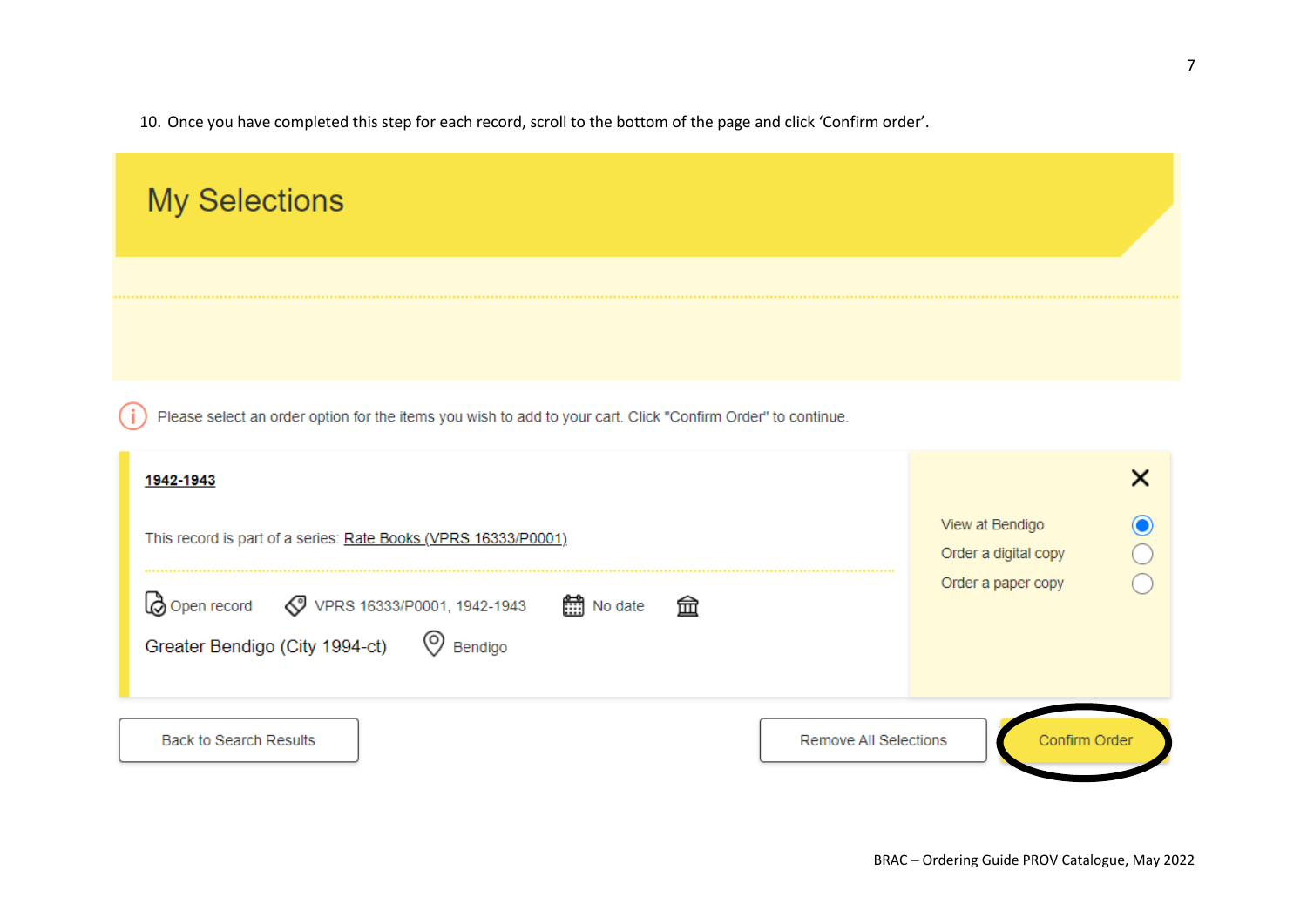11. You will be taken to the Order Cart page.

If the order list is correct, select 'Order now' on the right to complete the process. If you have a proxy viewing the records, you will need to select 'Yes' for this question.

| <b>Order Cart</b>                                                                                                                                                                                                                                                                                                                                                                                                                     |                     |                                                                                                                      |                                              |
|---------------------------------------------------------------------------------------------------------------------------------------------------------------------------------------------------------------------------------------------------------------------------------------------------------------------------------------------------------------------------------------------------------------------------------------|---------------------|----------------------------------------------------------------------------------------------------------------------|----------------------------------------------|
|                                                                                                                                                                                                                                                                                                                                                                                                                                       |                     |                                                                                                                      |                                              |
| Delivery<br>Order details<br>You have 2 Reading Room items previously submitted                                                                                                                                                                                                                                                                                                                                                       | Payment             | Complete                                                                                                             |                                              |
| Records to be viewed at Bendigo Reading Room<br>You can request 24 records at a time with a limit of 8 records per delivery. You can change the order of<br>when records will be available by clicking on the arrows on the left. There is no cost for viewing records in<br>the Reading Room. Records are available to view for a maximum of 5 business days.<br>Available: 2022-06-01 10:30<br>1942-1943<br><b>VPRS 16333/P0001</b> | X<br>$\times$<br>යි | <b>Order summary</b><br>Reading room<br>Paper copies<br>Digital copies<br>Certified copy processing<br>Delivery cost | Free<br>\$0.00<br>\$0.00<br>\$0.00<br>\$0.00 |
|                                                                                                                                                                                                                                                                                                                                                                                                                                       |                     | <b>Total</b><br>*Includes GST                                                                                        | \$0.00                                       |
|                                                                                                                                                                                                                                                                                                                                                                                                                                       |                     | Order now                                                                                                            |                                              |
|                                                                                                                                                                                                                                                                                                                                                                                                                                       |                     | Cancel order                                                                                                         |                                              |
|                                                                                                                                                                                                                                                                                                                                                                                                                                       |                     | Logout                                                                                                               |                                              |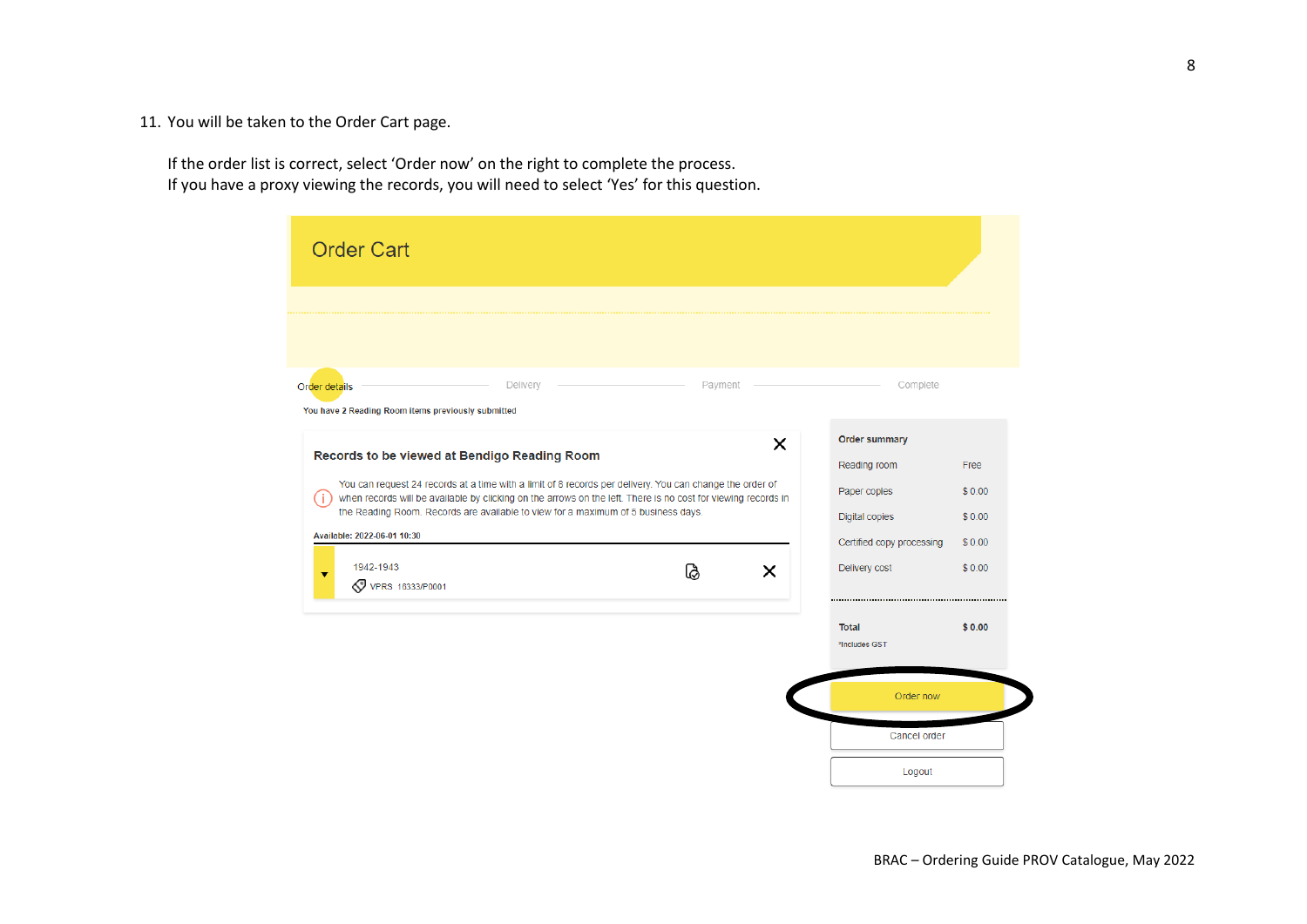12. You will be taken to the My Selections page. This page will provide you with confirmation of the date, time and location your records will be available. To receive the records, you must confirm this by clicking 'Continue'.

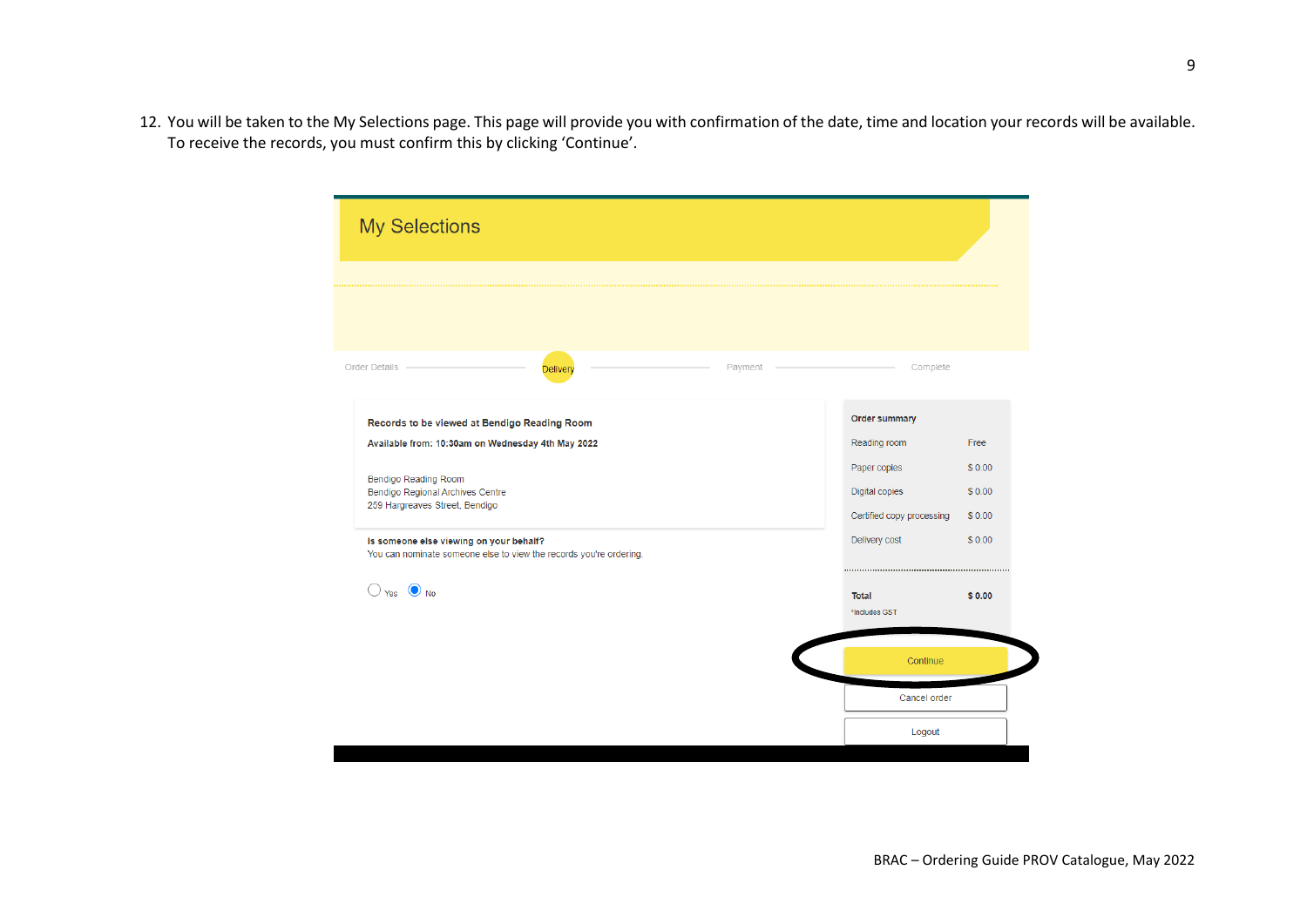13. Your order has now been logged and you will receive an email confirming the order details.

| <b>My Selections</b> |                                                                                                                                                                                                    |         |                                            |                  |
|----------------------|----------------------------------------------------------------------------------------------------------------------------------------------------------------------------------------------------|---------|--------------------------------------------|------------------|
|                      |                                                                                                                                                                                                    |         |                                            |                  |
| Order Details        | Delivery                                                                                                                                                                                           | Payment |                                            | Complete         |
|                      | Thank you for your order - here is a summary. You can log in at any time to see the status of<br>your orders or make changes. Please check your inbox as a confirmation email is on its way.       |         |                                            |                  |
|                      | Records to be viewed at Bendigo Reading Room 2022-05-04 10:30<br>You can request 24 records at a time with a limit of 8 records per delivery. You can change the order of                          |         | <b>Extended Price</b><br><b>GST Amount</b> | \$0.00<br>\$0.00 |
|                      | when records will be available by clicking on the arrows on the left. There is no cost for viewing records<br>in the Reading Room. Records are available to view for a maximum of 5 business days. | Order#  | Paid by credit card                        | \$0.00           |
|                      |                                                                                                                                                                                                    | 217001  |                                            |                  |

Logout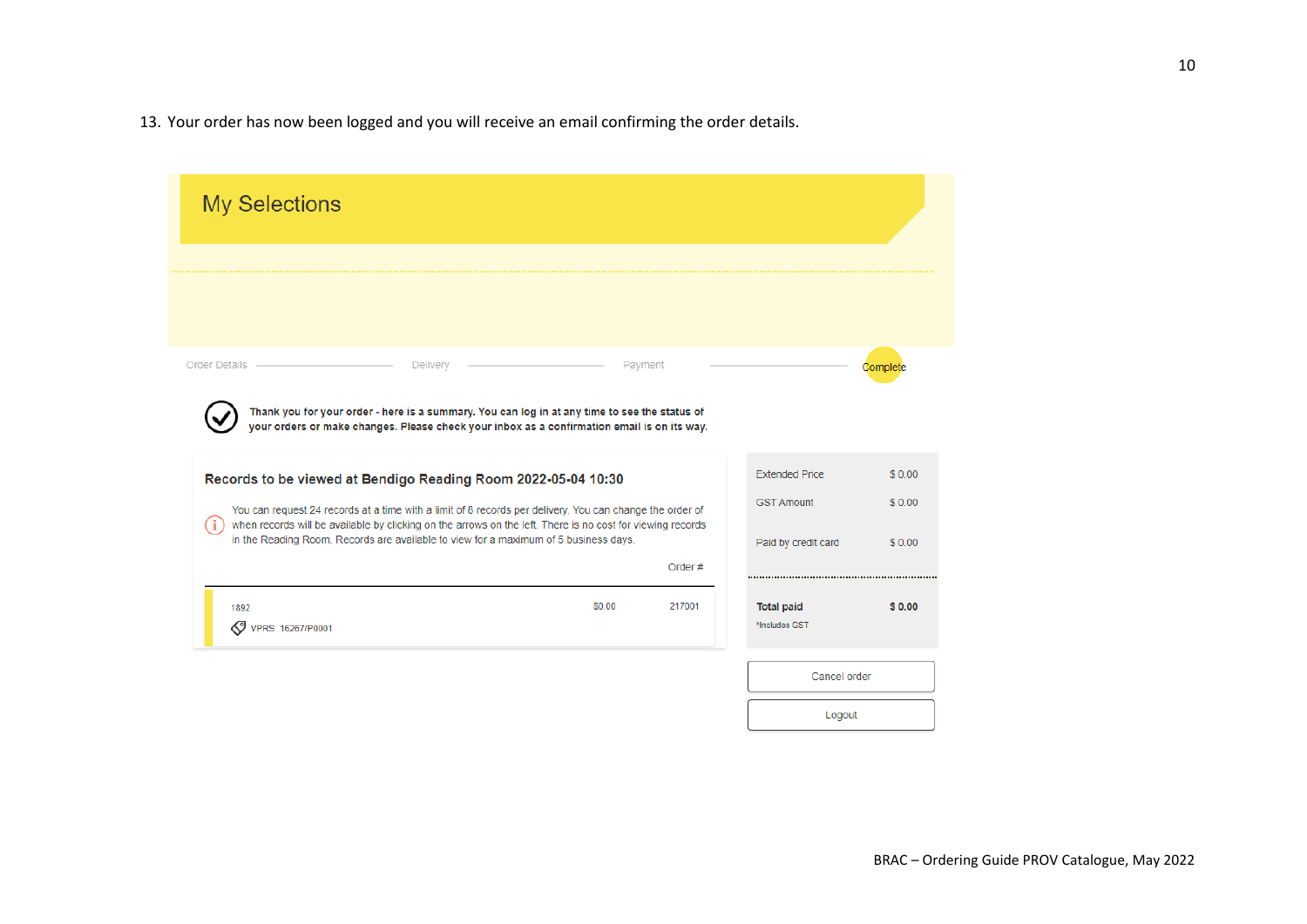## **REVIEW OR CANCEL YOUR ORDERS**

1. From the top right account listing, select 'My Dashboard' from the drop down options.



2. Under the 'Order' tab, select 'Current orders'.

|                     |                                  | <b>THE Public Record</b><br><b>Notice Victoria</b> |                                 |                  |                      |                 |               |                      |      |            | $\checkmark$ |
|---------------------|----------------------------------|----------------------------------------------------|---------------------------------|------------------|----------------------|-----------------|---------------|----------------------|------|------------|--------------|
| About us            | <b>Explore the</b><br>Collection |                                                    | Recordkeeping for<br>government | In the community | What's on            | Koorie services | <b>FAQ</b>    | Contact us           | Home |            |              |
| <b>My Dashboard</b> |                                  | Order $\sim$                                       | <b>Order history</b>            | Downloads        | <b>Notifications</b> |                 | My selections | <b>Direct orders</b> |      | My account |              |
|                     |                                  | <b>Current orders</b>                              |                                 |                  |                      |                 |               |                      |      |            |              |
| <b>Hello De</b>     |                                  | Quotes                                             |                                 |                  |                      |                 |               |                      |      |            |              |
|                     |                                  | Evaluations                                        |                                 |                  |                      |                 |               |                      |      |            |              |
|                     |                                  | Waitlist                                           |                                 |                  |                      |                 |               |                      |      |            |              |
| <b>Notification</b> |                                  | Offsite borrowing                                  |                                 |                  |                      |                 |               |                      |      |            |              |
|                     |                                  | Refund                                             |                                 |                  |                      |                 |               |                      |      |            |              |
|                     |                                  | Unpaid                                             |                                 |                  |                      |                 |               |                      |      |            |              |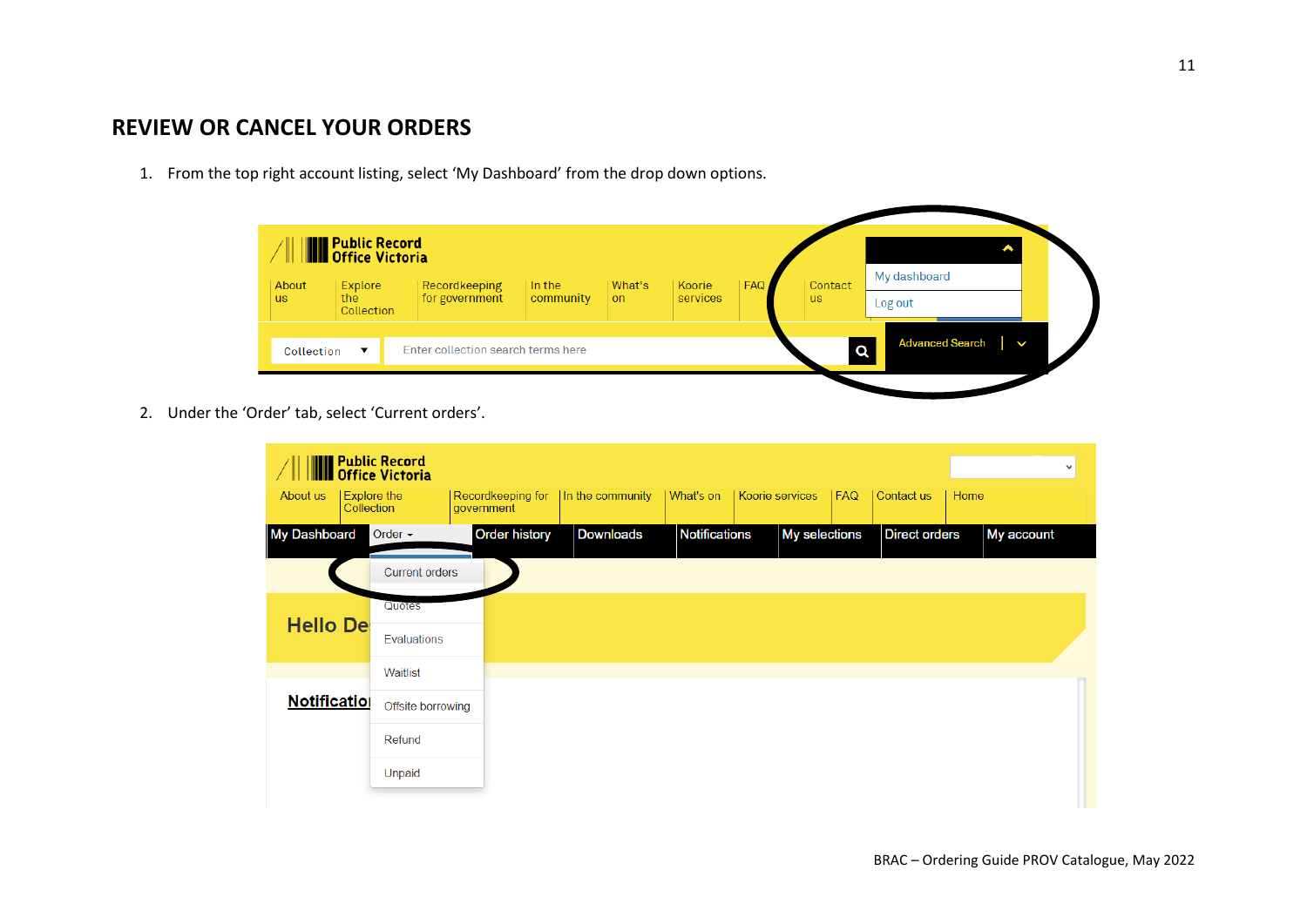3. This screen will list all your current (unissued) records.

To cancel an order, click 'Cancel' for the relevant record.

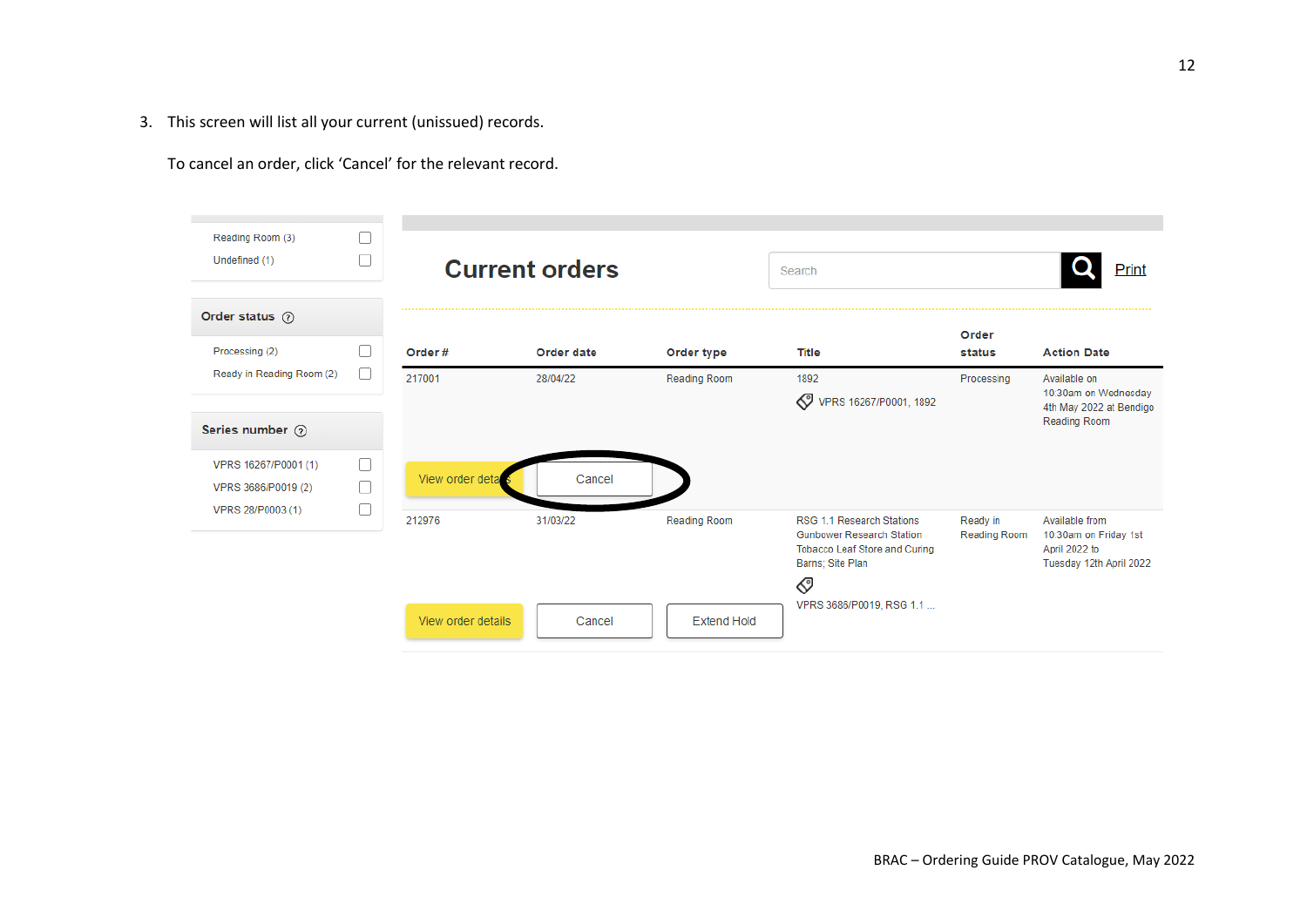4. Click 'Yes, cancel order' or if you have clicked 'Cancel' by mistake or have changed your mind, simply close the box by clicking on the cross at the top right of the window.



5. A window will appear confirming your cancellation. You will also receive an email confirming the cancellation.

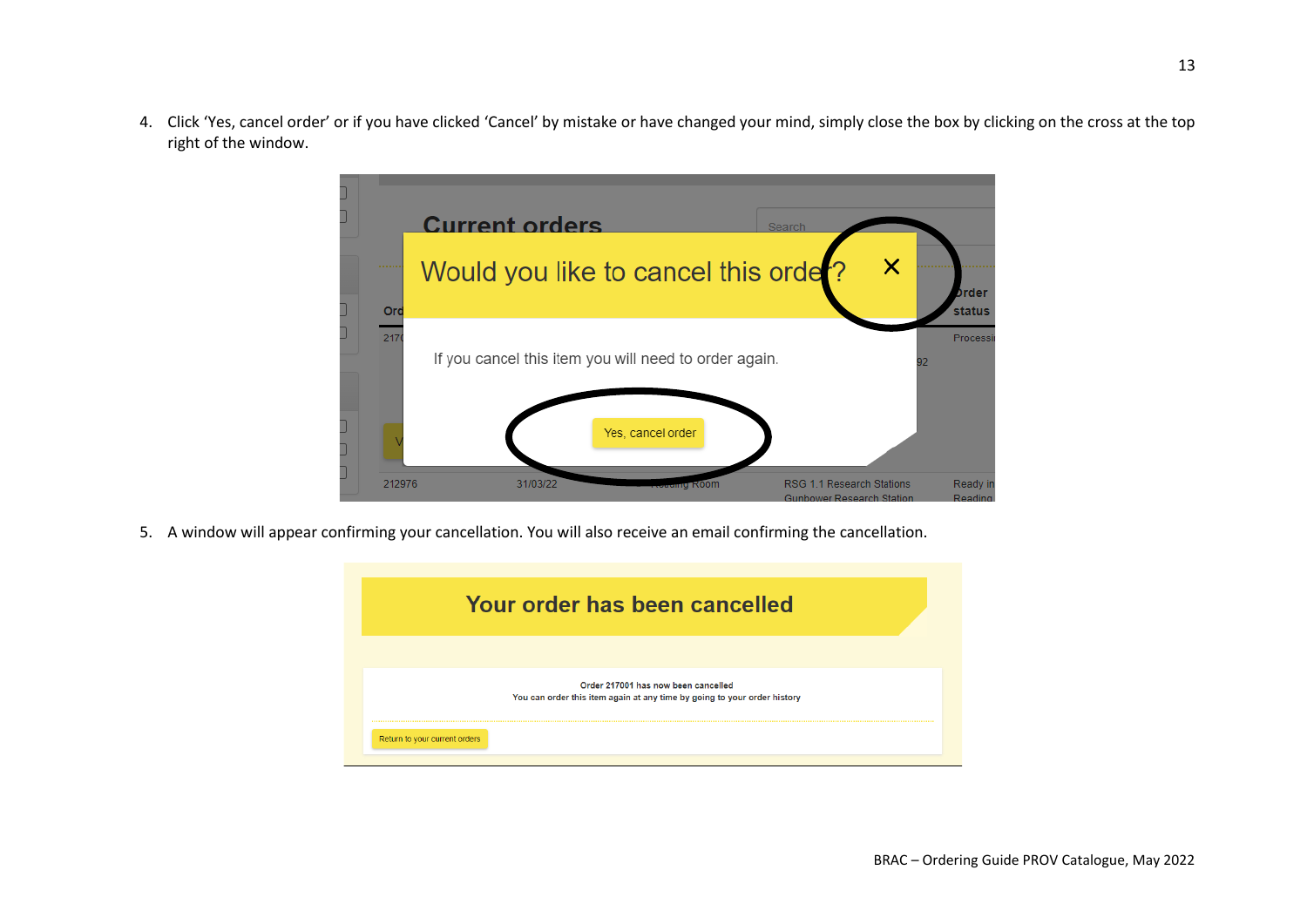6. If for any reason you are unable to attend the Reading Room before the expiry date of the order (five working days from the date the record is made available to the Reading Room), you can have the record held over for up to a further five days by clicking 'Extend Hold'.



7. A confirmation window will appear – click 'Yes, extend hold' if you do want to extend the hold.

**IMPORTANT**: Despite the wording of the confirmation window, the hold will add ONLY the number of days which have already expired from the five day period.

For example – a record made available from June 1 will be returned after June 5. If you click 'Extend Hold' on the second, it will only extend to June 6, not add the full five days available to June 10. If you wish to extend the hold to June 10, wait until June 5 to exercise this option.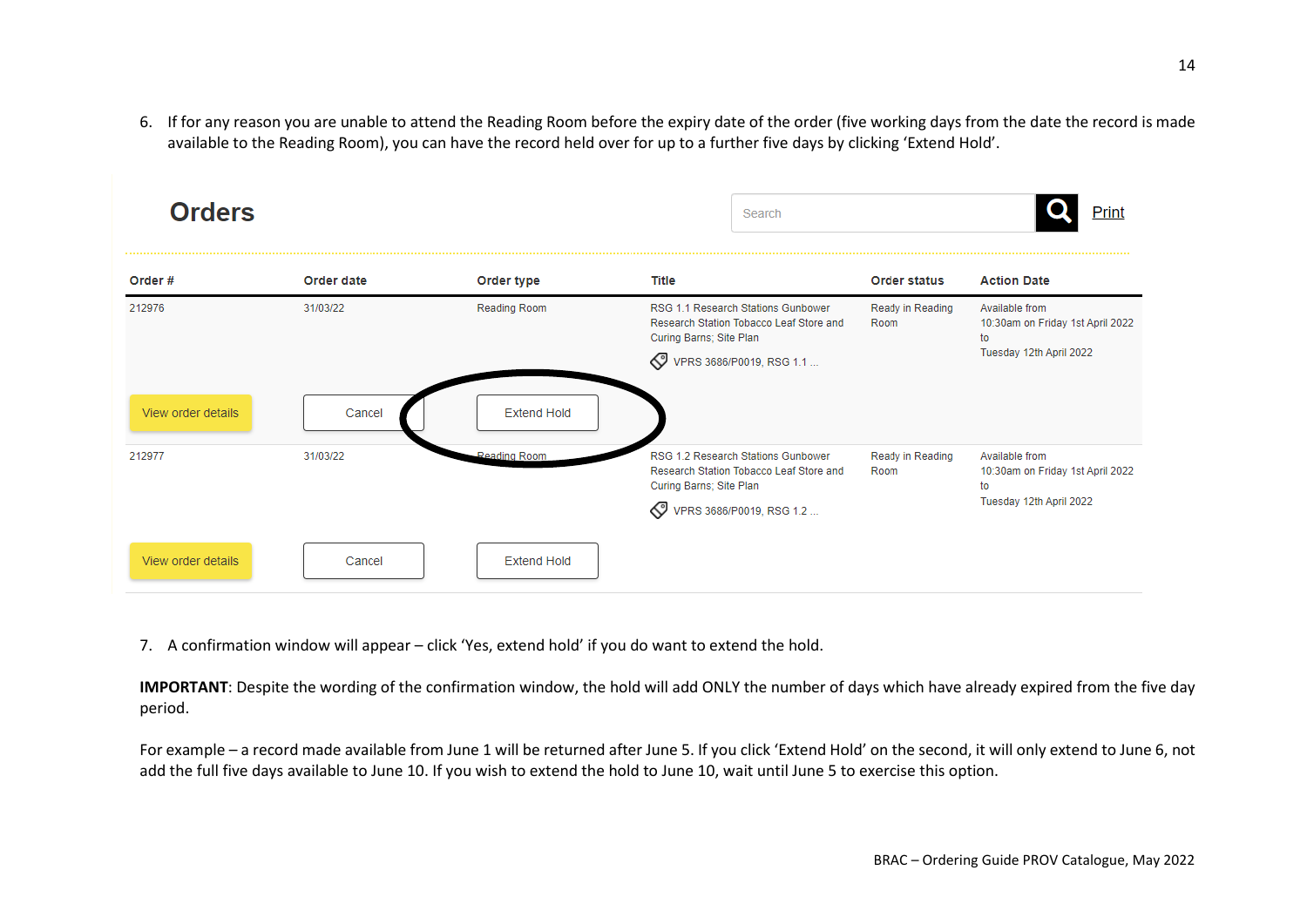

8. A further confirmation window will appear with the new expiry dates for your record.